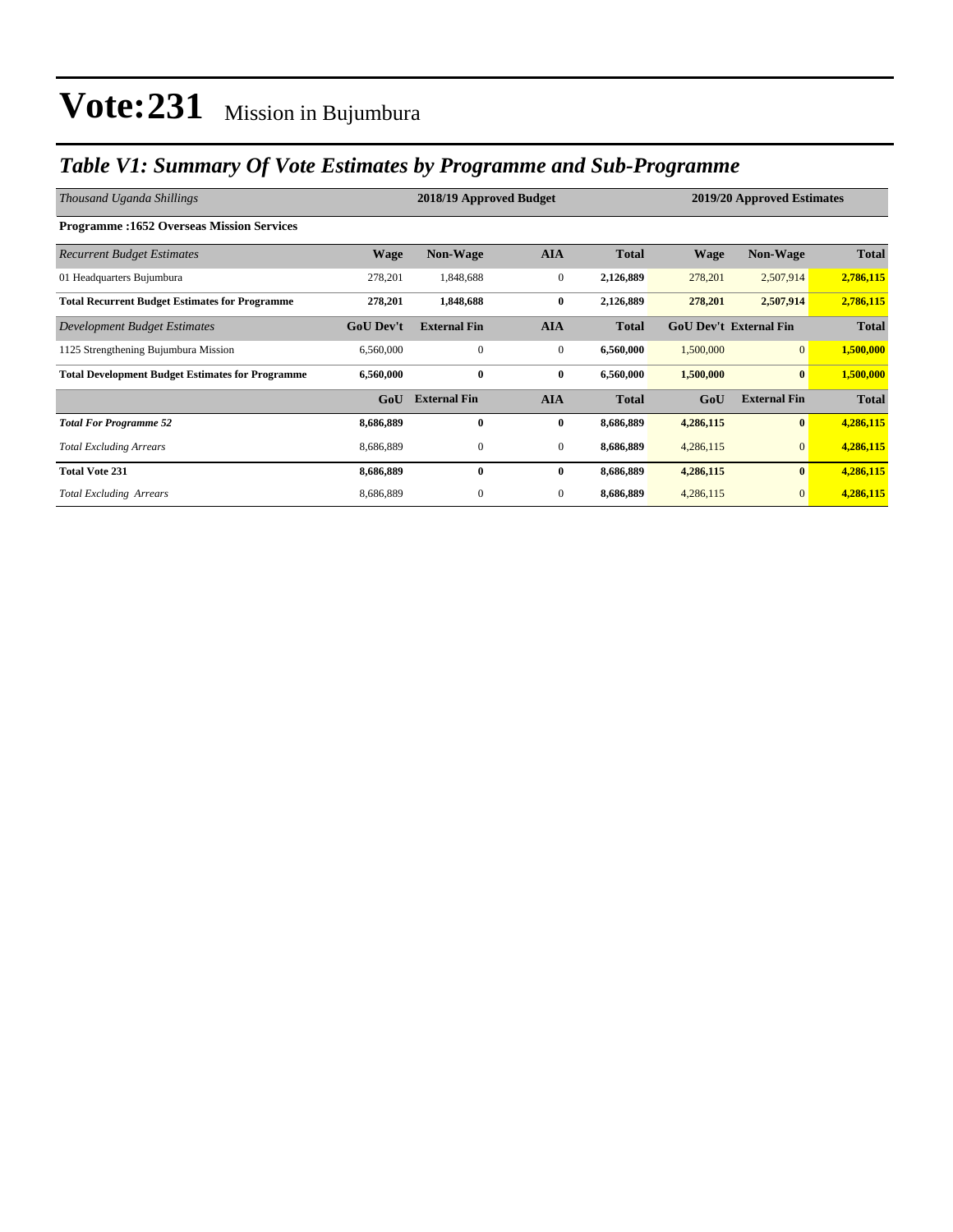### *Table V2: Summary Vote Estimates by Item*

| Thousand Uganda Shillings                                   | 2018/19 Approved Budget |                     |                  |                  | 2019/20Approved Estimates |                     |               |  |
|-------------------------------------------------------------|-------------------------|---------------------|------------------|------------------|---------------------------|---------------------|---------------|--|
|                                                             | GoU                     | <b>External Fin</b> | <b>AIA</b>       | Total            | GoU                       | <b>External Fin</b> | <b>Total</b>  |  |
| <b>Employees, Goods and Services (Outputs Provided)</b>     | 2,126,889               | $\bf{0}$            | $\bf{0}$         | 2,126,889        | 2,786,115                 | $\bf{0}$            | 2,786,115     |  |
| 211103 Allowances (Inc. Casuals, Temporary)                 | 788,508                 | $\bf{0}$            | $\bf{0}$         | 788,508          | 1,364,914                 | $\bf{0}$            | 1,364,914     |  |
| 211105 Missions staff salaries                              | 278,201                 | $\bf{0}$            | $\bf{0}$         | 278,201          | 278,201                   | $\bf{0}$            | 278,201       |  |
| 212101 Social Security Contributions                        | $\bf{0}$                | $\bf{0}$            | $\bf{0}$         | $\bf{0}$         | 10,000                    | $\bf{0}$            | 10,000        |  |
| 213001 Medical expenses (To employees)                      | 45,121                  | $\bf{0}$            | $\bf{0}$         | 45,121           | 30,000                    | $\bf{0}$            | 30,000        |  |
| 221001 Advertising and Public Relations                     | 0                       | $\bf{0}$            | $\bf{0}$         | $\bf{0}$         | 50,000                    | $\bf{0}$            | 50,000        |  |
| 221007 Books, Periodicals & Newspapers                      | 3,026                   | $\bf{0}$            | $\bf{0}$         | 3,026            | 5,000                     | $\bf{0}$            | 5,000         |  |
| 221008 Computer supplies and Information Technology<br>(TT) | 6,809                   | $\bf{0}$            | $\bf{0}$         | 6,809            | 30,000                    | $\bf{0}$            | 30,000        |  |
| 221009 Welfare and Entertainment                            | 20,000                  | $\bf{0}$            | $\bf{0}$         | 20,000           | 50,000                    | $\bf{0}$            | 50,000        |  |
| 221011 Printing, Stationery, Photocopying and Binding       | 4,000                   | $\bf{0}$            | $\bf{0}$         | 4,000            | 20,000                    | $\bf{0}$            | 20,000        |  |
| 221012 Small Office Equipment                               | 3,344                   | $\bf{0}$            | $\bf{0}$         | 3,344            | 10,000                    | $\bf{0}$            | <b>10,000</b> |  |
| 222001 Telecommunications                                   | 9,000                   | $\bf{0}$            | $\bf{0}$         | 9,000            | 12,000                    | $\bf{0}$            | 12,000        |  |
| 222002 Postage and Courier                                  | 2,101                   | $\bf{0}$            | $\bf{0}$         | 2,101            | 2,000                     | $\bf{0}$            | 2,000         |  |
| 222003 Information and communications technology<br>(ICT)   | 8,000                   | 0                   | $\bf{0}$         | 8,000            | 15,000                    | $\bf{0}$            | <b>15,000</b> |  |
| 223001 Property Expenses                                    | 5,001                   | $\bf{0}$            | $\bf{0}$         | 5,001            | 5,000                     | $\bf{0}$            | 5,000         |  |
| 223003 Rent – (Produced Assets) to private entities         | 684,000                 | $\bf{0}$            | $\bf{0}$         | 684,000          | 550,000                   | $\bf{0}$            | 550,000       |  |
| 223004 Guard and Security services                          | 10,507                  | $\bf{0}$            | $\bf{0}$         | 10,507           | 20,000                    | $\bf{0}$            | 20,000        |  |
| 223005 Electricity                                          | 13,001                  | $\bf{0}$            | $\bf{0}$         | 13,001           | 20,000                    | $\bf{0}$            | 20,000        |  |
| 223006 Water                                                | 6,149                   | $\bf{0}$            | $\bf{0}$         | 6,149            | 10,000                    | $\bf{0}$            | 10,000        |  |
| 224004 Cleaning and Sanitation                              | 0                       | $\bf{0}$            | $\bf{0}$         | $\bf{0}$         | 10,000                    | $\bf{0}$            | 10,000        |  |
| 226001 Insurances                                           | 24,040                  | $\bf{0}$            | $\bf{0}$         | 24,040           | 20,000                    | $\bf{0}$            | 20,000        |  |
| 227001 Travel inland                                        | 49,811                  | $\bf{0}$            | $\bf{0}$         | 49,811           | 60,000                    | $\bf{0}$            | 60,000        |  |
| 227002 Travel abroad                                        | 83,084                  | $\bf{0}$            | $\bf{0}$         | 83,084           | 94,000                    | $\bf{0}$            | 94,000        |  |
| 227003 Carriage, Haulage, Freight and transport hire        | 31,656                  | $\bf{0}$            | $\bf{0}$         | 31,656           | 20,000                    | $\bf{0}$            | 20,000        |  |
| 227004 Fuel, Lubricants and Oils                            | 26,481                  | $\bf{0}$            | $\bf{0}$         | 26,481           | 50,000                    | $\bf{0}$            | 50,000        |  |
| 228002 Maintenance - Vehicles                               | 16,812                  | $\bf{0}$            | $\bf{0}$         | 16,812           | 20,000                    | $\bf{0}$            | 20,000        |  |
| 228003 Maintenance – Machinery, Equipment &<br>Furniture    | 8,238                   | $\bf{0}$            | 0                | 8,238            | 20,000                    | $\bf{0}$            | 20,000        |  |
| 228004 Maintenance - Other                                  |                         |                     | 0                | $\bf{0}$         | 10,000                    | $\bf{0}$            | <b>10,000</b> |  |
| <b>Investment (Capital Purchases)</b>                       | 6,560,000               | 0                   | $\bf{0}$         | 6,560,000        | 1,500,000                 | $\bf{0}$            | 1,500,000     |  |
| 312101 Non-Residential Buildings                            | 6,560,000               | $\bf{0}$            | $\bf{0}$         | 6,560,000        | 800,000                   | $\bf{0}$            | 800,000       |  |
| 312202 Machinery and Equipment                              | 0                       | $\boldsymbol{0}$    | $\bf{0}$         | $\boldsymbol{0}$ | 400,000                   | $\bf{0}$            | 400,000       |  |
| 312203 Furniture & Fixtures                                 | 0                       | $\bf{0}$            | $\bf{0}$         | 0                | 300,000                   | $\bf{0}$            | 300,000       |  |
| <b>Grand Total Vote 231</b>                                 | 8,686,889               | $\pmb{0}$           | $\bf{0}$         | 8,686,889        | 4,286,115                 | $\pmb{0}$           | 4,286,115     |  |
| <b>Total Excluding Arrears</b>                              | 8,686,889               | $\boldsymbol{0}$    | $\boldsymbol{0}$ | 8,686,889        | 4,286,115                 | $\mathbf{0}$        | 4,286,115     |  |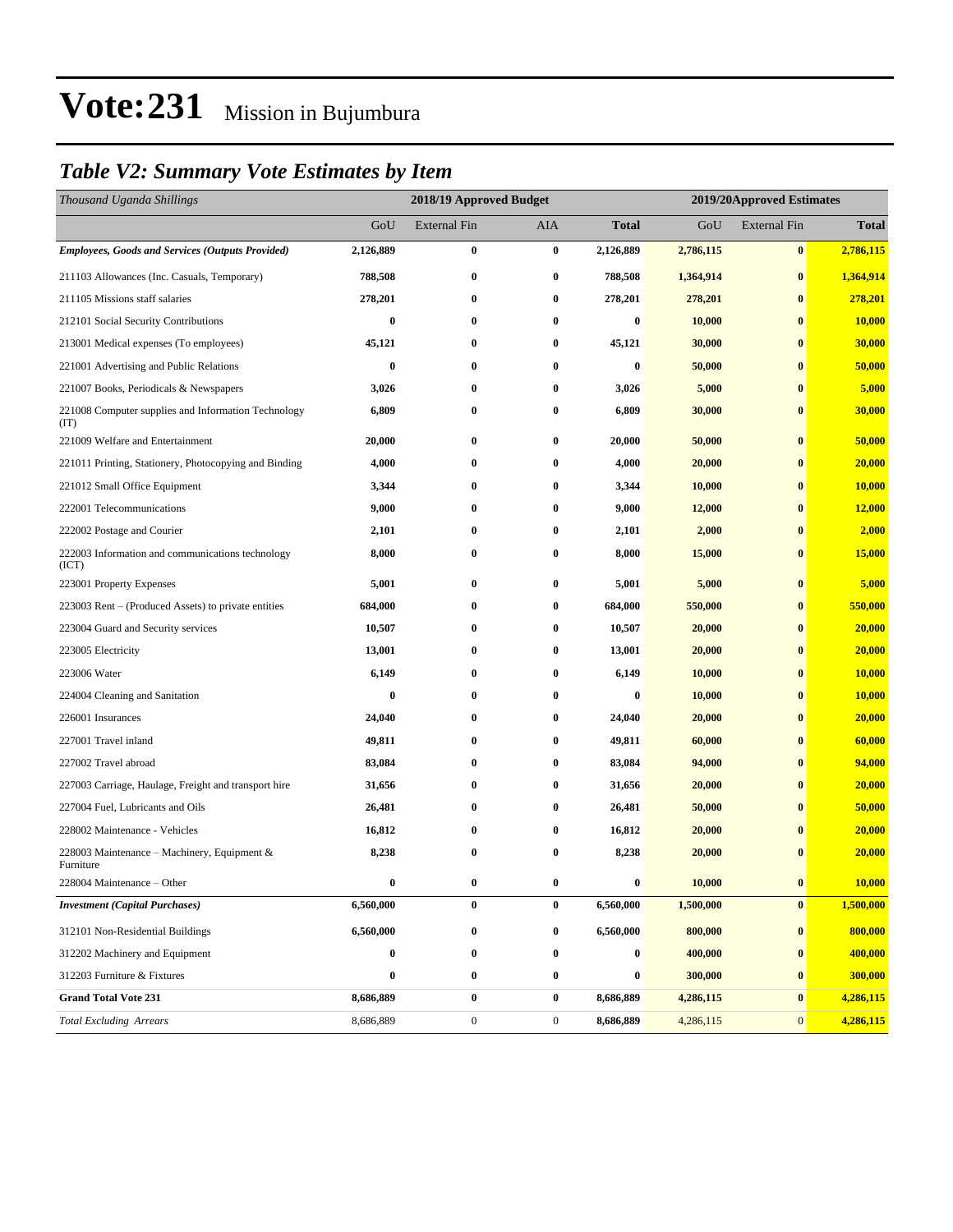### *Table V3: Detailed Estimates by Programme, Sub Programme, Output and Item*

### *Programme :1652 Overseas Mission Services*

*Recurrent Budget Estimates*

#### **SubProgramme 01 Headquarters Bujumbura**

| Thousand Uganda Shillings                                | 2018/19 Approved Budget<br>2019/20 Approved Estimates |                  |                  |              |                       |                |               |
|----------------------------------------------------------|-------------------------------------------------------|------------------|------------------|--------------|-----------------------|----------------|---------------|
| <b>Outputs Provided</b>                                  | Wage                                                  | Non Wage         | <b>AIA</b>       | <b>Total</b> | Wage                  | Non Wage       | <b>Total</b>  |
| <b>Output 165201 Cooperation frameworks</b>              |                                                       |                  |                  |              |                       |                |               |
| 211103 Allowances (Inc. Casuals, Temporary)              | $\overline{0}$                                        | 371,001          | $\mathbf{0}$     | 371,001      | $\mathbf{0}$          | 1,364,914      | 1,364,914     |
| 211105 Missions staff salaries                           | 278,201                                               | $\overline{0}$   | $\mathbf{0}$     | 278,201      | 278,201               | $\overline{0}$ | 278,201       |
| 212101 Social Security Contributions                     | $\boldsymbol{0}$                                      | $\overline{0}$   | $\boldsymbol{0}$ | $\bf{0}$     | $\mathbf{0}$          | 10,000         | 10,000        |
| 213001 Medical expenses (To employees)                   | $\mathbf{0}$                                          | 39,676           | $\boldsymbol{0}$ | 39,676       | $\boldsymbol{0}$      | 15,000         | 15,000        |
| 221007 Books, Periodicals & Newspapers                   | $\boldsymbol{0}$                                      | 3,026            | $\mathbf{0}$     | 3,026        | $\boldsymbol{0}$      | 5,000          | 5,000         |
| 221008 Computer supplies and Information Technology (IT) | $\boldsymbol{0}$                                      | 6,809            | $\mathbf{0}$     | 6,809        | $\boldsymbol{0}$      | 30,000         | <b>30,000</b> |
| 221009 Welfare and Entertainment                         | $\boldsymbol{0}$                                      | 8,000            | $\mathbf{0}$     | 8,000        | $\boldsymbol{0}$      | 25,000         | 25,000        |
| 221011 Printing, Stationery, Photocopying and Binding    | $\boldsymbol{0}$                                      | 4,000            | $\boldsymbol{0}$ | 4,000        | $\mathbf{0}$          | 20,000         | 20,000        |
| 221012 Small Office Equipment                            | $\boldsymbol{0}$                                      | 3,344            | $\boldsymbol{0}$ | 3,344        | $\boldsymbol{0}$      | 10,000         | 10,000        |
| 222001 Telecommunications                                | $\boldsymbol{0}$                                      | 9,000            | $\mathbf{0}$     | 9,000        | $\boldsymbol{0}$      | 12,000         | 12,000        |
| 222002 Postage and Courier                               | $\boldsymbol{0}$                                      | 2,101            | $\mathbf{0}$     | 2,101        | $\boldsymbol{0}$      | 2,000          | 2,000         |
| 222003 Information and communications technology (ICT)   | $\boldsymbol{0}$                                      | 8,000            | $\mathbf{0}$     | 8,000        | $\mathbf{0}$          | 15,000         | 15,000        |
| 223001 Property Expenses                                 | $\boldsymbol{0}$                                      | 5,001            | $\mathbf{0}$     | 5,001        | $\mathbf{0}$          | 5,000          | 5,000         |
| 223003 Rent – (Produced Assets) to private entities      | $\mathbf{0}$                                          | 599,000          | $\mathbf{0}$     | 599,000      | $\boldsymbol{0}$      | 300,000        | 300,000       |
| 227001 Travel inland                                     | $\boldsymbol{0}$                                      | 21,065           | $\mathbf{0}$     | 21,065       | $\mathbf{0}$          | 10,000         | 10,000        |
| 227002 Travel abroad                                     | $\overline{0}$                                        | 28,746           | $\mathbf{0}$     | 28,746       | $\boldsymbol{0}$      | 30,000         | <b>30,000</b> |
| 228002 Maintenance - Vehicles                            | $\boldsymbol{0}$                                      | 1,232            | $\boldsymbol{0}$ | 1,232        | $\mathbf{0}$          | 10,000         | 10,000        |
| <b>Total Cost of Output 01</b>                           | 278,201                                               | 1,110,002        | 0                | 1,388,203    | 278,201               | 1,863,914      | 2,142,115     |
| Output 165202 Consulars services                         |                                                       |                  |                  |              |                       |                |               |
| 211103 Allowances (Inc. Casuals, Temporary)              | $\mathbf{0}$                                          | 349,179          | $\mathbf{0}$     | 349,179      | $\mathbf{0}$          | $\overline{0}$ | $\bf{0}$      |
| 213001 Medical expenses (To employees)                   | $\boldsymbol{0}$                                      | 5,444            | $\mathbf{0}$     | 5,444        | $\mathbf{0}$          | 15,000         | 15,000        |
| 221009 Welfare and Entertainment                         | $\boldsymbol{0}$                                      | 12,000           | $\boldsymbol{0}$ | 12,000       | $\boldsymbol{0}$      | 20,000         | 20,000        |
| 223003 Rent – (Produced Assets) to private entities      | $\boldsymbol{0}$                                      | 85,000           | $\boldsymbol{0}$ | 85,000       | $\boldsymbol{0}$      | 250,000        | 250,000       |
| 223004 Guard and Security services                       | $\boldsymbol{0}$                                      | 10,507           | $\boldsymbol{0}$ | 10,507       | $\boldsymbol{0}$      | 20,000         | 20,000        |
| 223005 Electricity                                       | $\boldsymbol{0}$                                      | 8,000            | $\mathbf{0}$     | 8,000        | $\mathbf{0}$          | 20,000         | 20,000        |
| 223006 Water                                             | $\boldsymbol{0}$                                      | 6,149            | $\mathbf{0}$     | 6,149        | $\mathbf{0}$          | 10,000         | 10,000        |
| 224004 Cleaning and Sanitation                           | $\boldsymbol{0}$                                      | $\boldsymbol{0}$ | $\boldsymbol{0}$ | $\bf{0}$     | $\mathbf{0}$          | 10,000         | 10,000        |
| 226001 Insurances                                        | $\boldsymbol{0}$                                      | 24,040           | $\boldsymbol{0}$ | 24,040       | $\boldsymbol{0}$      | 20,000         | 20,000        |
| 227001 Travel inland                                     | $\boldsymbol{0}$                                      | 28,746           | $\boldsymbol{0}$ | 28,746       | $\boldsymbol{0}$      | 30,000         | 30,000        |
| 227002 Travel abroad                                     | $\boldsymbol{0}$                                      | 22,500           | $\boldsymbol{0}$ | 22,500       | $\boldsymbol{0}$      | 30,000         | 30,000        |
| 227003 Carriage, Haulage, Freight and transport hire     | $\boldsymbol{0}$                                      | 31,656           | $\boldsymbol{0}$ | 31,656       | $\mathbf{0}$          | 20,000         | 20,000        |
| 227004 Fuel, Lubricants and Oils                         | $\overline{0}$                                        | 26,481           | $\boldsymbol{0}$ | 26,481       | $\boldsymbol{0}$      | 50,000         | 50,000        |
| 228002 Maintenance - Vehicles                            | $\boldsymbol{0}$                                      | 15,579           | $\boldsymbol{0}$ | 15,579       | $\boldsymbol{0}$      | 10,000         | 10,000        |
| 228003 Maintenance – Machinery, Equipment & Furniture    | $\boldsymbol{0}$                                      | 8,238            | $\boldsymbol{0}$ | 8,238        | $\boldsymbol{0}$      | 20,000         | 20,000        |
| 228004 Maintenance – Other                               | $\boldsymbol{0}$                                      | $\boldsymbol{0}$ | $\boldsymbol{0}$ | $\bf{0}$     | $\boldsymbol{0}$      | 10,000         | 10,000        |
| <b>Total Cost of Output 02</b>                           | 0                                                     | 633,520          | 0                | 633,520      | $\boldsymbol{\theta}$ | 535,000        | 535,000       |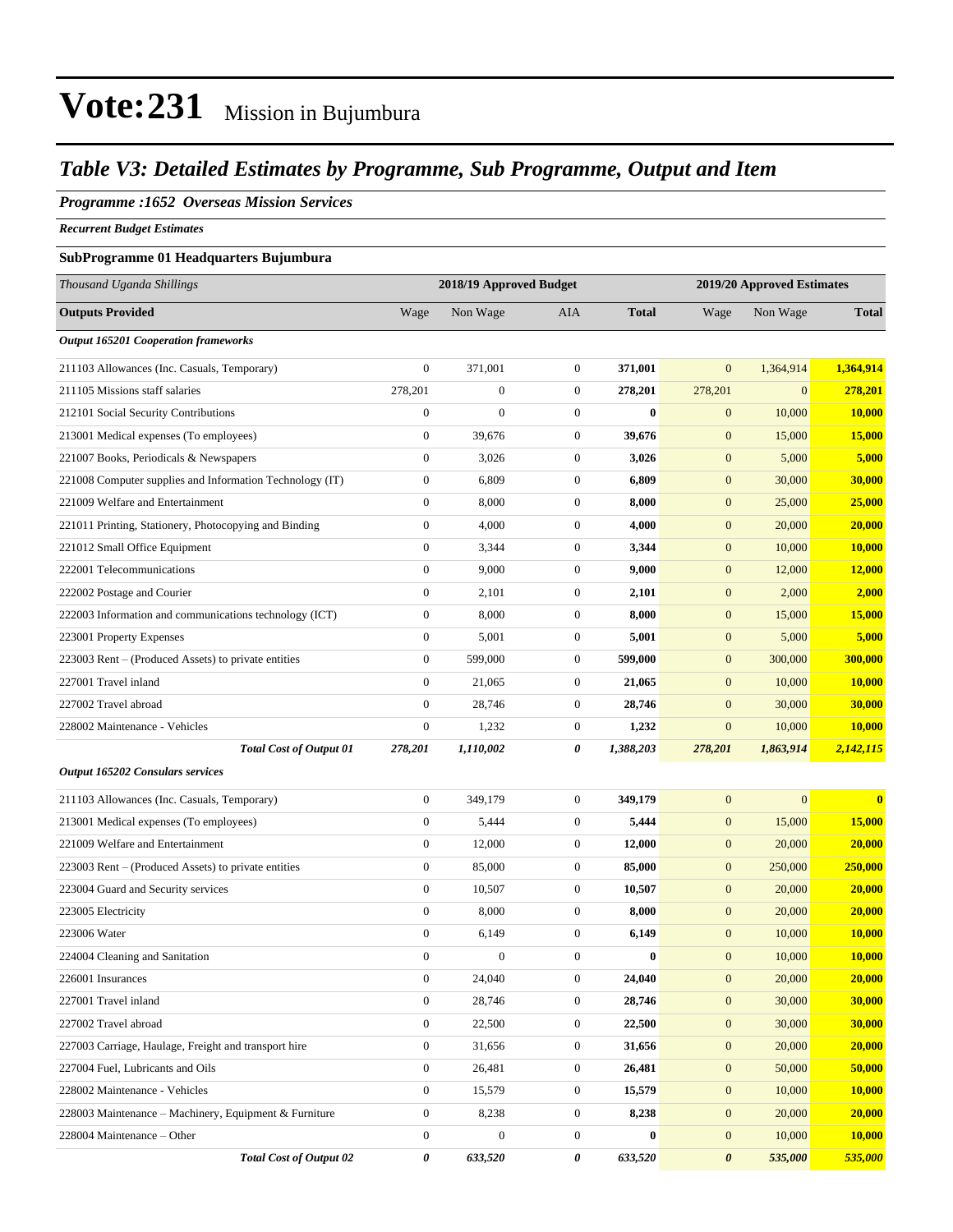#### *Output 165204 Promotion of trade, tourism, education, and investment*

| 211103 Allowances (Inc. Casuals, Temporary) | $\mathbf{0}$   | 68,328           | $\mathbf{0}$ | 68,328       | $\overline{0}$        | $\Omega$  | $\mathbf{0}$ |
|---------------------------------------------|----------------|------------------|--------------|--------------|-----------------------|-----------|--------------|
| 221001 Advertising and Public Relations     | $\theta$       | $\mathbf{0}$     | $\Omega$     | $\bf{0}$     | $\boldsymbol{0}$      | 50,000    | 50,000       |
| 221009 Welfare and Entertainment            | $\Omega$       | $\boldsymbol{0}$ | $\mathbf{0}$ | $\bf{0}$     | $\boldsymbol{0}$      | 5,000     | 5,000        |
| 223005 Electricity                          | $\overline{0}$ | 5,001            | $\mathbf{0}$ | 5,001        | $\mathbf{0}$          | $\Omega$  | $\mathbf{0}$ |
| 227001 Travel inland                        | $\theta$       | $\mathbf{0}$     | $\mathbf{0}$ | $\mathbf{0}$ | $\mathbf{0}$          | 20,000    | 20,000       |
| 227002 Travel abroad                        | $\mathbf{0}$   | 31,838           | $\mathbf{0}$ | 31,838       | $\mathbf{0}$          | 34,000    | 34,000       |
| <b>Total Cost of Output 04</b>              | 0              | 105,167          | 0            | 105,167      | $\boldsymbol{\theta}$ | 109,000   | 109,000      |
| <b>Total Cost Of Outputs Provided</b>       | 278,201        | 1,848,688        | $\bf{0}$     | 2,126,889    | 278,201               | 2,507,914 | 2,786,115    |
| <b>Total Cost for SubProgramme 01</b>       | 278,201        | 1,848,688        | $\bf{0}$     | 2,126,889    | 278,201               | 2,507,914 | 2,786,115    |
| <b>Total Excluding Arrears</b>              | 278,201        | 1,848,688        | $\mathbf{0}$ | 2,126,889    | 278,201               | 2,507,914 | 2,786,115    |
| .                                           |                |                  |              |              |                       |           |              |

*Development Budget Estimates*

#### **Project 1125 Strengthening Bujumbura Mission**

| Thousand Uganda Shillings                        |                                                                      |                               |                     | 2018/19 Approved Budget |              |           |                               | 2019/20 Approved Estimates |  |  |
|--------------------------------------------------|----------------------------------------------------------------------|-------------------------------|---------------------|-------------------------|--------------|-----------|-------------------------------|----------------------------|--|--|
| <b>Capital Purchases</b>                         |                                                                      | <b>GoU Dev't External Fin</b> |                     | <b>AIA</b>              | <b>Total</b> |           | <b>GoU Dev't External Fin</b> | <b>Total</b>               |  |  |
|                                                  | Output 165272 Government Buildings and Administrative Infrastructure |                               |                     |                         |              |           |                               |                            |  |  |
| 312101 Non-Residential Buildings                 |                                                                      | 6,560,000                     | $\boldsymbol{0}$    | $\mathbf{0}$            | 6,560,000    | 800,000   | $\mathbf{0}$                  | 800,000                    |  |  |
|                                                  | <b>Total Cost Of Output 165272</b>                                   | 6,560,000                     | 0                   | 0                       | 6,560,000    | 800,000   | $\boldsymbol{\theta}$         | 800,000                    |  |  |
|                                                  | Output 165277 Purchase of Specialised Machinery and Equipment        |                               |                     |                         |              |           |                               |                            |  |  |
| 312202 Machinery and Equipment                   |                                                                      | $\theta$                      | $\mathbf{0}$        | $\overline{0}$          | $\bf{0}$     | 400,000   | $\mathbf{0}$                  | 400,000                    |  |  |
|                                                  | Total Cost Of Output 165277                                          | $\theta$                      | 0                   | 0                       | $\theta$     | 400,000   | $\boldsymbol{\theta}$         | 400,000                    |  |  |
| Output 165278 Purchase of Furniture and fictures |                                                                      |                               |                     |                         |              |           |                               |                            |  |  |
| 312203 Furniture & Fixtures                      |                                                                      | $\theta$                      | $\mathbf{0}$        | $\Omega$                | $\bf{0}$     | 300,000   | $\overline{0}$                | 300,000                    |  |  |
|                                                  | Total Cost Of Output 165278                                          | $\theta$                      | 0                   | 0                       | $\theta$     | 300,000   | $\boldsymbol{\theta}$         | 300,000                    |  |  |
|                                                  | <b>Total Cost for Capital Purchases</b>                              | 6,560,000                     | $\overline{0}$      | $\overline{0}$          | 6,560,000    | 1,500,000 | $\overline{0}$                | 1,500,000                  |  |  |
| <b>Total Cost for Project: 1125</b>              |                                                                      | 6,560,000                     | $\Omega$            | $\Omega$                | 6,560,000    | 1,500,000 | $\Omega$                      | 1,500,000                  |  |  |
| <b>Total Excluding Arrears</b>                   |                                                                      | 6,560,000                     | $\overline{0}$      | $\overline{0}$          | 6,560,000    | 1,500,000 | $\Omega$                      | 1,500,000                  |  |  |
|                                                  |                                                                      | GoU                           | <b>External Fin</b> | <b>AIA</b>              | <b>Total</b> | GoU       | <b>External Fin</b>           | <b>Total</b>               |  |  |
| <b>Total Cost for Programme 52</b>               |                                                                      | 8,686,889                     | $\bf{0}$            | $\bf{0}$                | 8,686,889    | 4,286,115 | $\bf{0}$                      | 4,286,115                  |  |  |
| <b>Total Excluding Arrears</b>                   |                                                                      | 8,686,889                     | $\overline{0}$      | $\overline{0}$          | 8,686,889    | 4,286,115 | $\Omega$                      | 4,286,115                  |  |  |
|                                                  |                                                                      | GoU                           | <b>External Fin</b> | <b>AIA</b>              | <b>Total</b> | GoU       | <b>External Fin.</b>          | <b>Total</b>               |  |  |
| <b>Grand Total for Vote 231</b>                  |                                                                      | 8,686,889                     | $\bf{0}$            | $\bf{0}$                | 8,686,889    | 4,286,115 | $\bf{0}$                      | 4,286,115                  |  |  |
| <b>Total Excluding Arrears</b>                   |                                                                      | 8,686,889                     | $\overline{0}$      | $\overline{0}$          | 8,686,889    | 4,286,115 | $\Omega$                      | 4,286,115                  |  |  |